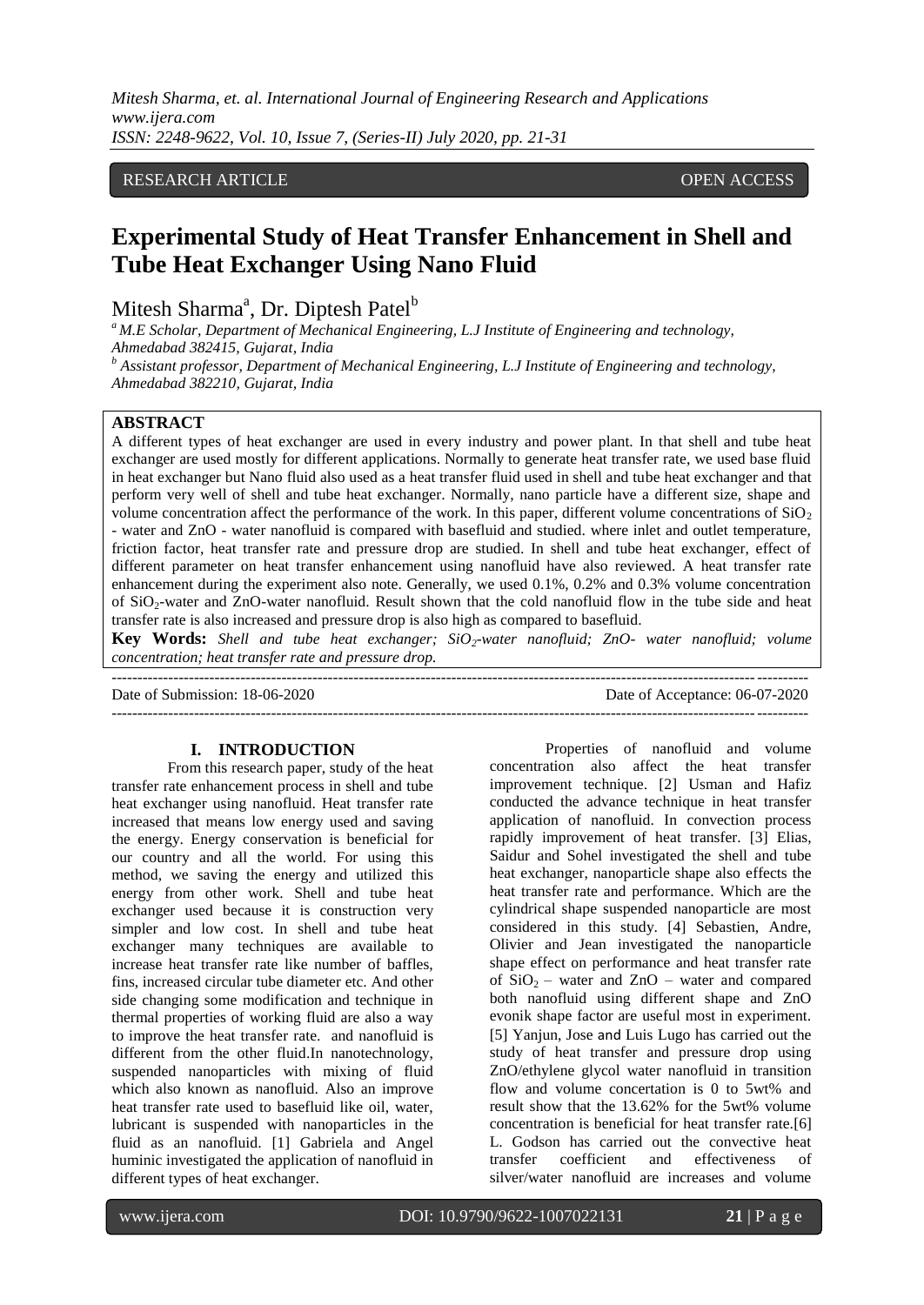concentration also is also increased. [7] Nishant Kumar investigated the volume concentration of nanoparticle increases then improvement in thermal conductivity and heat transfer rate with high mixing of particles. [8] Z. Said has carried out the CuO/water nanofluid heat transfer rate higher as compared to basefluid and life cycle analysis of total energy,  $CO<sub>2</sub>$  emissions and cost over the life using ECO audit software.

[9] Amol Niwalkar carried out the study of heat transfer rate using different volume concentration. Result show that heat transfer coefficient of  $SiO<sub>2</sub>/water$  nanofluid increases and particle mass flow rate and volume concentration is also increased. [10] Shahrul and Saidur investigated the three types of nanofluid. Where two nanofluid prepare without any surfactant and one nanofluid prepared by surfactant. So result show that surfactant using nanofluid heat transfer coefficient is higher.

# **II. METHOD AND MATERIAL 2.1 Preparation of nanofluid**

A nanofluid preparation is an important stage and it is made by carefully. So experimental study carried out with  $SiO<sub>2</sub>$  and  $ZnO$  nanoparticle purchased from tech for nano industries and volume concentration of this nanofluid is 0.01%, 0.02% and 0.03%. The law of mixture formula used to preparation of nanofluid by amount of nanoparticles. $SiO<sub>2</sub>$  and ZnO nanoparticles required by using this formula and volume concentration is calculated by using this equation as:

% Volume Concentration = $\frac{m_n}{\rho_n}$ 

 $m_n/\rho_n + m_f/\rho_f(1)$ 

A basefluid and suspension of nanoparticle was prepared by  $SiO<sub>2</sub>$  and ZnO nanoparticle with water as a basefluid.  $SiO<sub>2</sub>$  and ZnO nanoparticle with 50 nm average diameter dispersed in water as a basefluid with different volume concentrations. A poly vinyl pyrrolidone k-30 surfactant used after then nanoparticle added in the fluid and stirred.Magnetic stirrer instrument used for stirring.



**Figure 1:** Prepared ZnO – W nanofluidFigure 2: Prepared  $SiO<sub>2</sub>$  – W nanofluid

# **2.2 Experimental setup**

The experimental setup carried out to investigate the heat transfer improvement process. In this experiment, two different section are used by nanofluid and water flow section. It is consisting of shell and tube heat exchanger,nanofluid tank, water tank, two different pumps used to create liquid movement, Rotameter used to measure and control flow rate.

|                       |                          | -          |
|-----------------------|--------------------------|------------|
| <b>Specification</b>  | <b>Shell</b>             | Tube       |
| Material              | S.S 316                  | Mild Steel |
| Inner Diameter        | 66.9                     |            |
| <b>Outer Diameter</b> | 72                       |            |
| Length                | 200                      | <b>200</b> |
| Number of Tubes       | $\overline{\phantom{a}}$ | 32         |

**Table 1:** Specification of shell and tube heat exchanger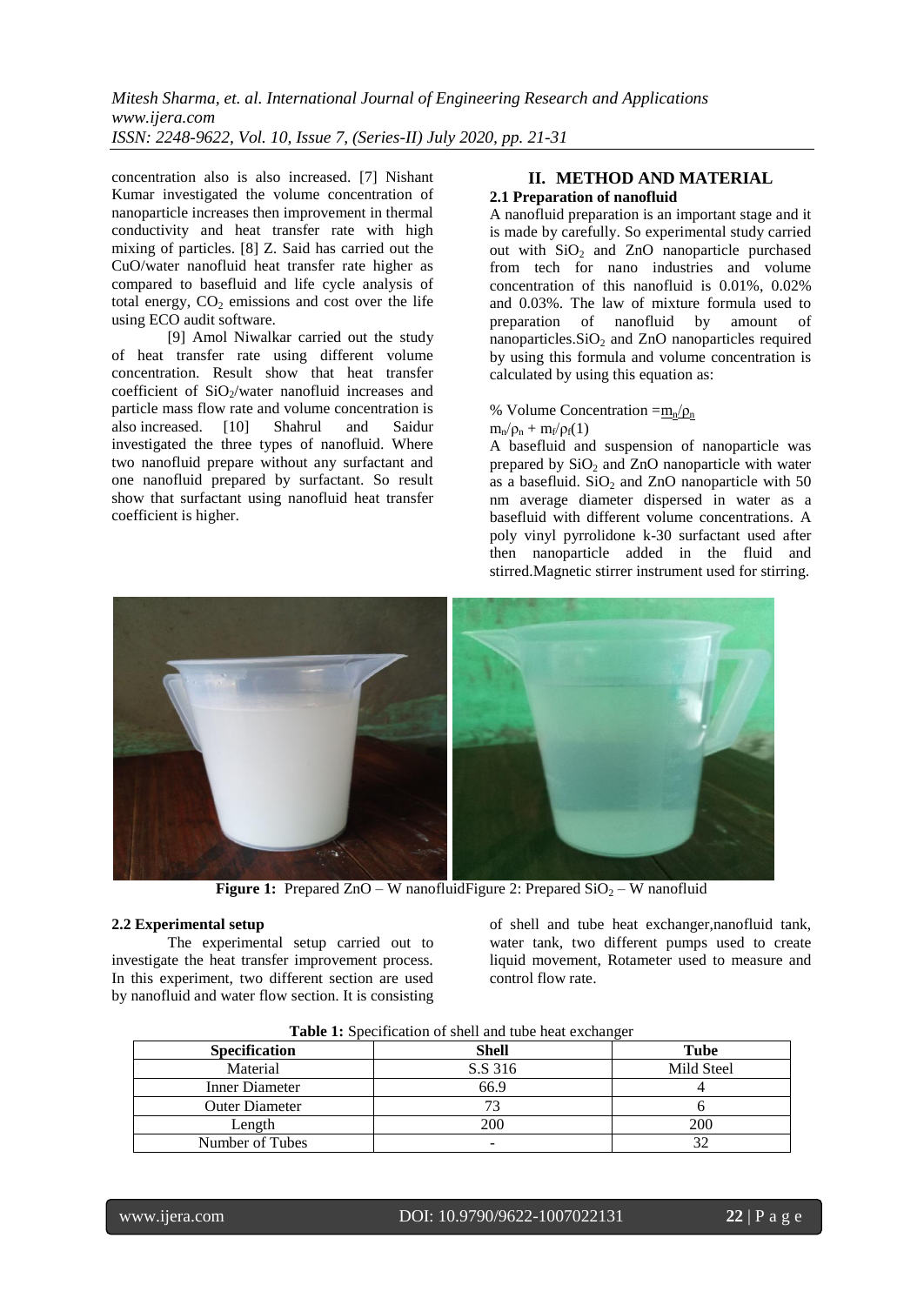In this experiment, cold nanofluid flow into the tube side and hot water flow into the shell side. Pressure gauge and digital thermometer also used.



**Figure 3:** Experimental setup – Model Diagram



**Figure 4** Experimental setup

# **III. DATA REDUCTION AND METHOD**

The nanofluid data it is depending on the nanoparticle, nanofluid properties, data calculation method etc. So data of this topic is consider by this study as shown as:

# **3.1 Nanoparticle**

In this experimental work, we studied to the nanoparticle and its properties. Generally,  $SiO<sub>2</sub>$ and ZnO nanoparticle used for this experiment to find out heat transfer rate. Nanoparticle properties depends on the physical properties, chemical properties and thermal properties.

| Chemical symbol | SiO <sub>2</sub>        | ZnO                     |
|-----------------|-------------------------|-------------------------|
| Chemical name   | Silicon Dioxide         | Zinc oxide              |
| Density         | $2.4$ g/cm <sup>3</sup> | 5600 kg/cm <sup>3</sup> |
| Molar mass      | 59.96 $g/mol$           | $81.40$ g/mol           |
| Specific heat   | $680$ J/kg.K            | $410$ J/kg.K            |
| Melting point   | 1600°C                  | 1975°C                  |

| <b>Table 2:</b> Properties of nanoparticle |
|--------------------------------------------|
|--------------------------------------------|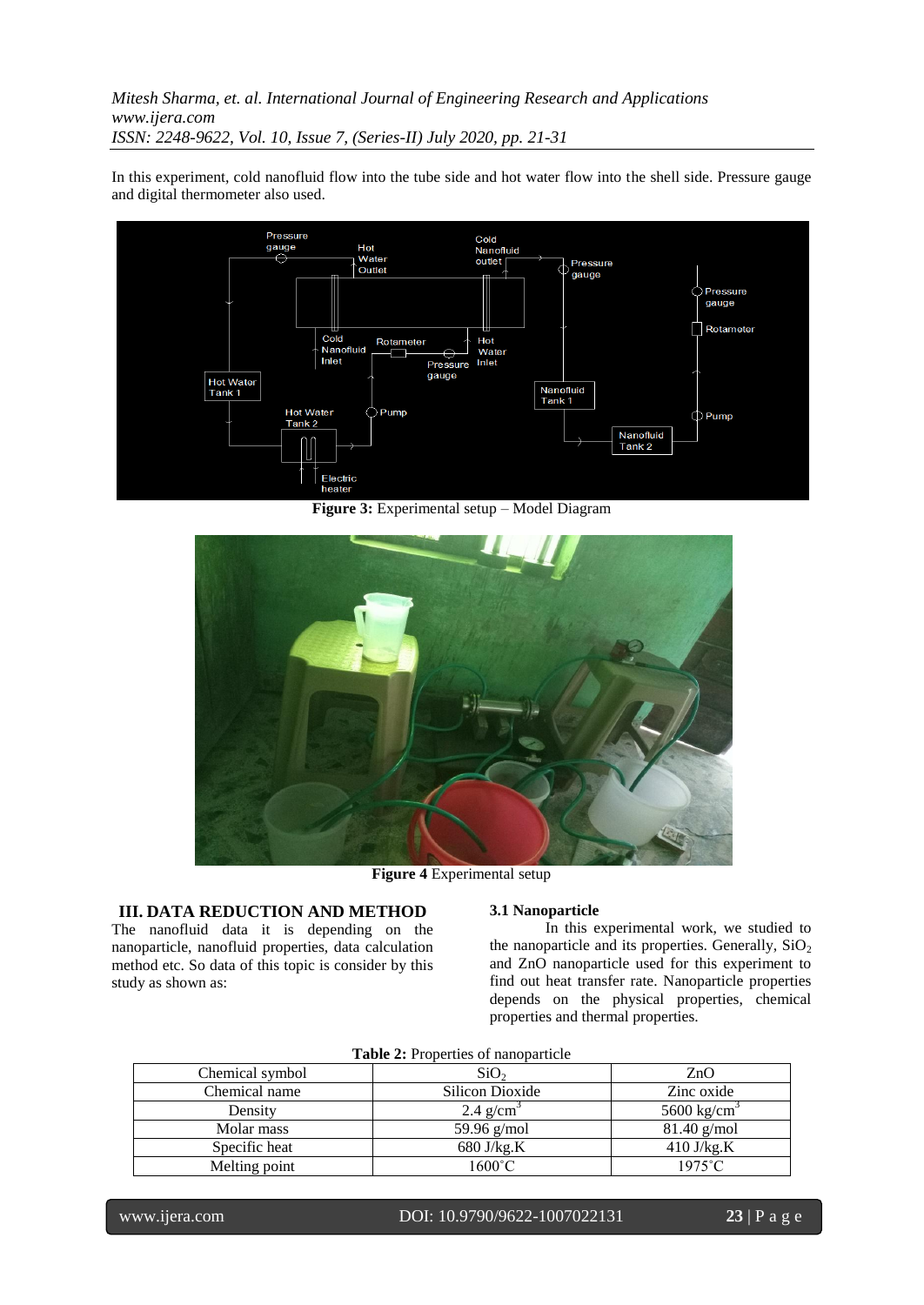#### **3.2 Nanofluid properties**

The nanofluid properties is most useful to study of the convective heat transfer coefficient. The properties of nanofluid is density, thermal conductivity, specific heat and viscosity and these properties are most useful to find out heat transfer coefficient, overall heat transfer coefficient. The following equation are used to find out nanofluid properties:

To consider the find out density of nanofluid by using Pak and cho equation.Following equation is:  $\rho_{\text{nf}} = \mathcal{O}\rho_{\text{p}} + (1-\mathcal{O}) \rho_{\text{bf}}(2)$ 

To find out the thermal conductivity of nanofluiod by using Maxwell equation. Following equation is:  $K_{\text{nf}} = k_{\text{np}} + 2k_{\text{bf}} + 2\emptyset(k_{\text{np}} - k_{\text{bf}})$ 

 $K_{\text{bfnp}} + 2k_{\text{bf}} - \emptyset$  ( $k_{\text{np}} - k_{\text{bf}}$ )(3) To calculate the specific heat of nanofluid by using Xuan and Roetzel equation. Following equation is:  $\text{Cp}_{\text{inf}} = \frac{\left[(1-\emptyset)\rho_{\text{bf}}Cp_{\text{def}} + \emptyset\rho_{\text{p}}Cp_{\text{op}}\right]}{P_{\text{inf}}P_{\text{inf}}}$ Ρnf (4) To calculate the viscosity of nanofluid by using Einstein equation. Following equation is:  $\mu_{\text{nf}} = \mu_{\text{bf}} (1 + 2.50)(5)$ 

When you see the different types of properties against nanoparticle volume concentration are showing in the figure and also seen the variation of density, viscosity, specific heat and thermal conductivity of nanofluids.





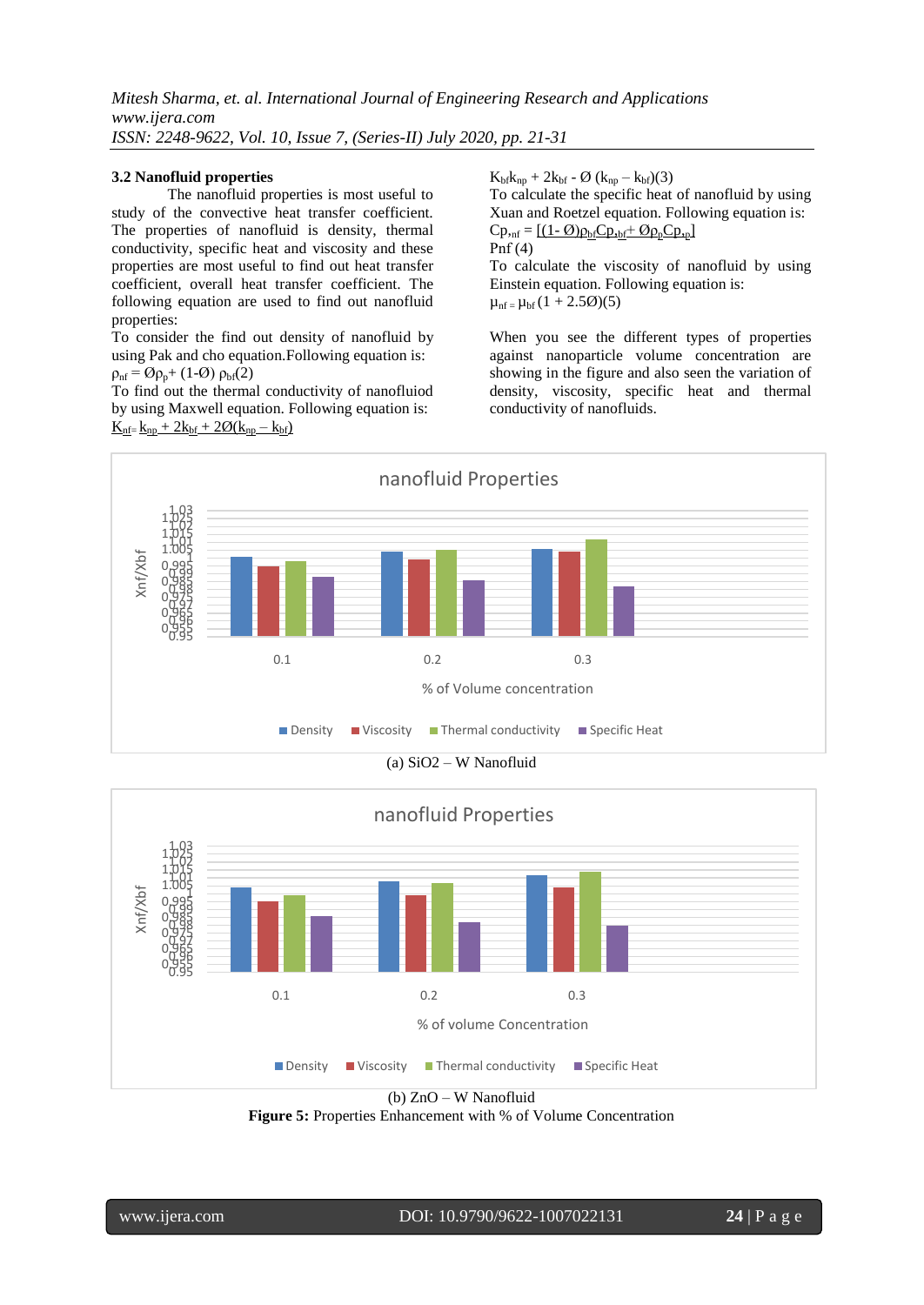#### **3.3 Data calculation method**

The experimental data such as inlet and outlet temperature, pressure, mass flow rate, convective heat transfer and overall heat transfer in shell and tube heat exchanger were collected. The mathematical formulation to calculate dimensionless number, convective heat transfer coefficient and overall heat transfer coefficient. The heat transfer rate for calculating some equation:

Calculate of heat transfer rate on shell side using this equation:

 $Q_h = m_h C p_h (T_{hi} - T_{ho})(6)$ 

Calculate of heat transfer rate on tube side using this equation:

 $Q_c - m_c C p_c (T_{co} - T_{ci})$  (7)

Calculate of convective heat transfer coefficient can be determined by:

 $Q = h A \Delta T_{\text{LMTD}}(8)$ 

Calculate of convective heat transfer coefficient can be determined by:

 $Q = U A \Delta T_{LMTD} (9)$ 

Logarithmic mean temperature difference is calculated by:

$$
\Delta TLMTD = \underbrace{(T_{hi} - T_{co}) - (T_{ho} - T_{ci})}_{\text{In } (\underline{T}_{hi} - \underline{T}_{co})}
$$

 $(T_{ho} - T_{ci})(10)$ 

When the calculate from dimensionless number such as:

Nusselt number of nanofluid, calculated by:  $Nu = hl$ k  $(11)$ Prandtl number of nanofluid, calculated by:  $Pr = \mu Cp$ k  $(12)$ Reynold number of nanofluid, calculated by:  $Re = pvl$ 

 $\mu$  (13)

The evaluate data for using these formulations to accuracy of measurement for nanofluid into shell side and tube side.

#### **IV. RESULT AND DISCUSSION**

In these figure 6 show that the different effect of volume flow rate and % of volume concentration of  $SiO<sub>2</sub>$  and ZnO nanofluid on heat transfer rate. It is show that nanofluid volume concentration increase then heat transfer rate also increased and it is also show that volume flow rate increase then heat transfer rate also increased.



(a)  $SiO<sub>2</sub> - W$  nanofluid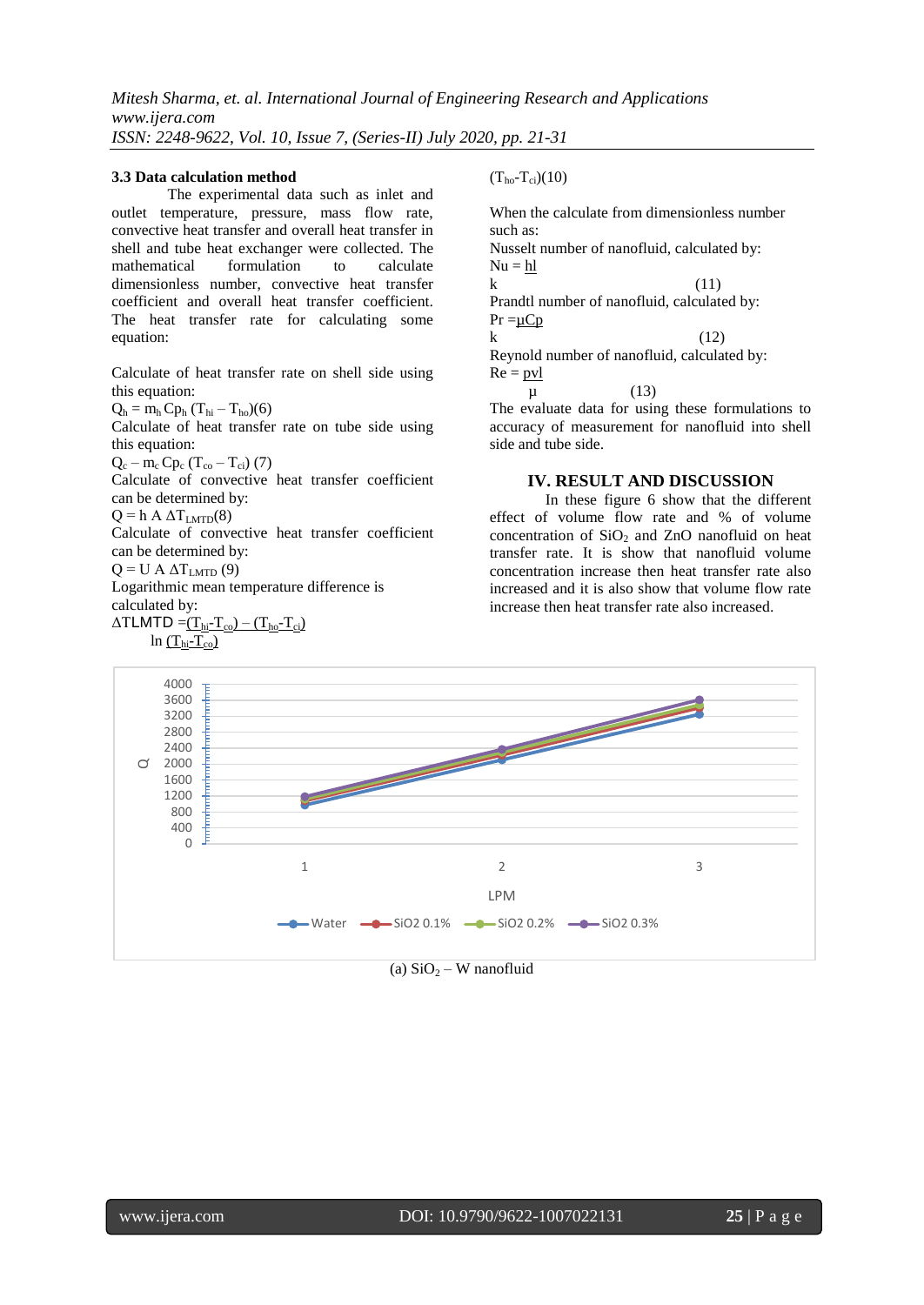*Mitesh Sharma, et. al. International Journal of Engineering Research and Applications www.ijera.com*



*ISSN: 2248-9622, Vol. 10, Issue 7, (Series-II) July 2020, pp. 21-31*

**Figure 6:** Comparison of actual heat transfer for various volume flow rate

In this figure 7 show that the different effect of volume flow rate and % of volume concentration on overall heat transfer coefficient. It is show that volume flow rate increase then overall

heat transfer coefficient also increased. It is also show that nanofluid volume concentration increase then overall heat transfer coefficient also increased.



(a)  $SiO<sub>2</sub> - W$  nanofluid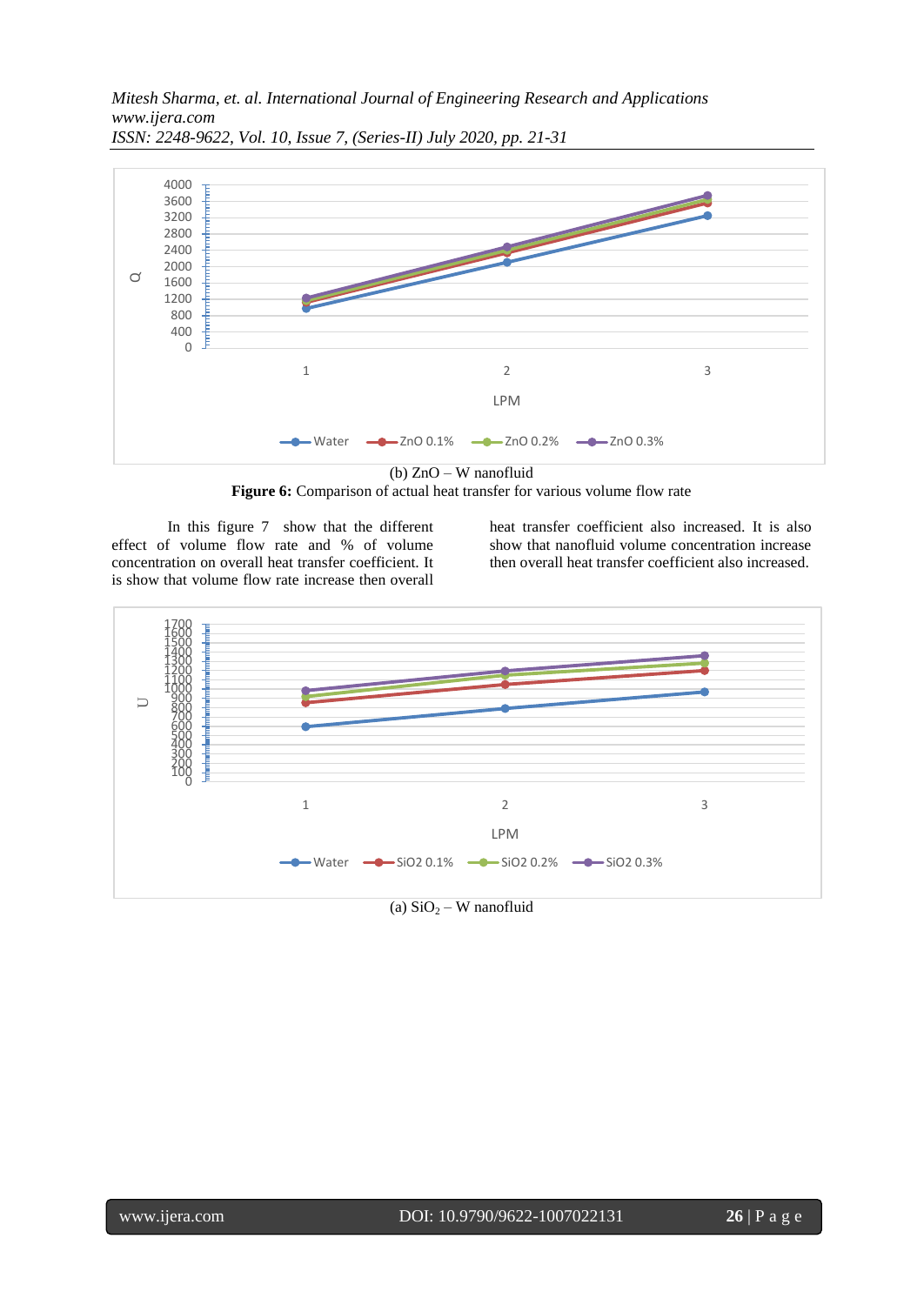

(b) ZnO – W nanofluid



In this figure 8 show that the different effect of volume flow rate and % of volume concentration on convective heat transfer coefficient. It is show that volume flow rate

increase then convective heat transfer coefficient also increased. It is also show that nanofluid volume concentration increase then convective heat transfer coefficient also increased.



(a)  $SiO<sub>2</sub> - W$  nanofluid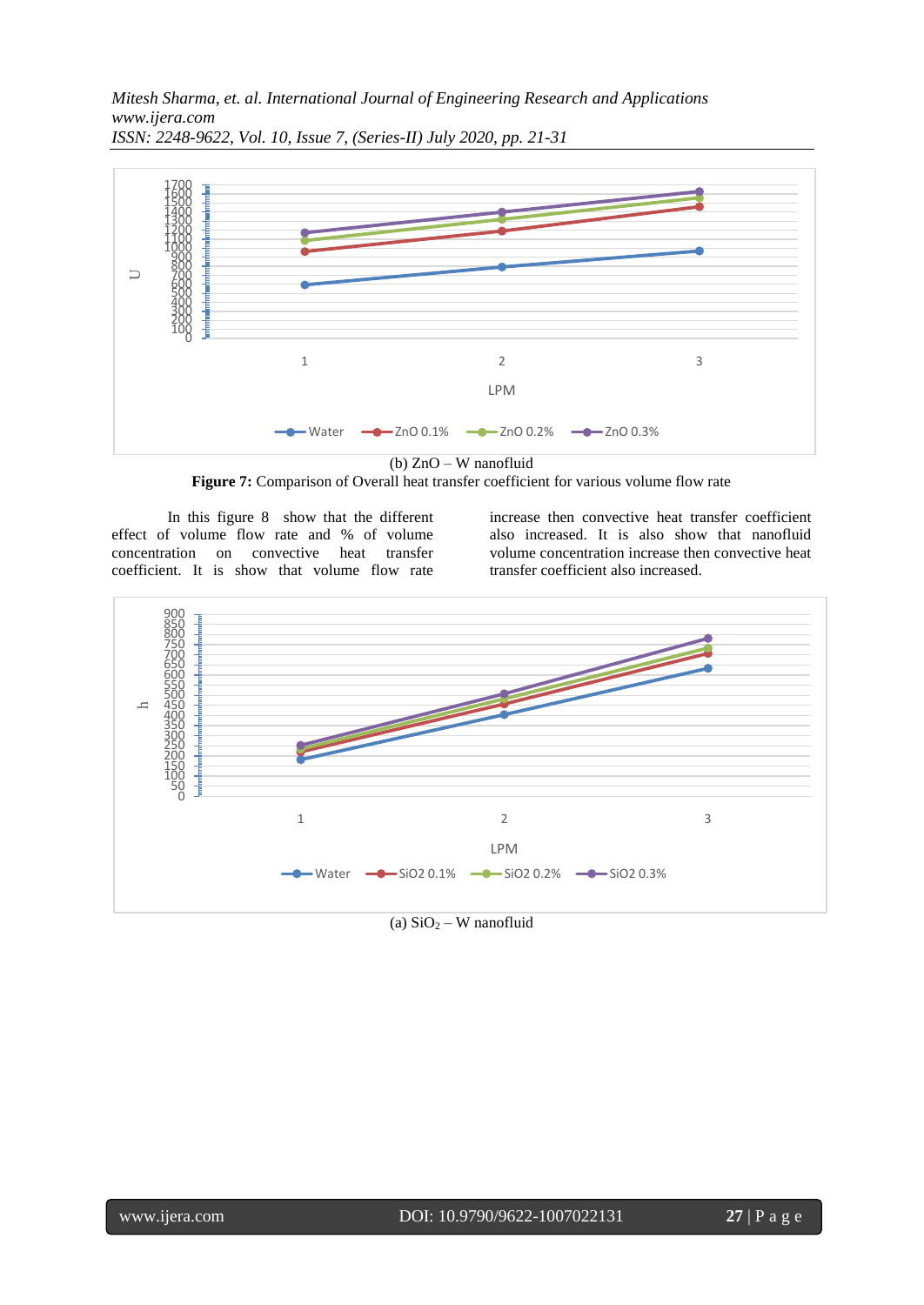

(b) ZnO – W nanofluid **Figure 8** Comparison of convective heat transfer coefficient for various volume flow rate

In this figure 9 show that Reynold number to Nusselt number graph. In these graph seen the Nusselt number of cold fluid increase with increased Reynold number. Also Nusselt number and Reynold number increases then nanofluid volume concentration also increased.



(a)  $SiO<sub>2</sub> - W$  nanofluid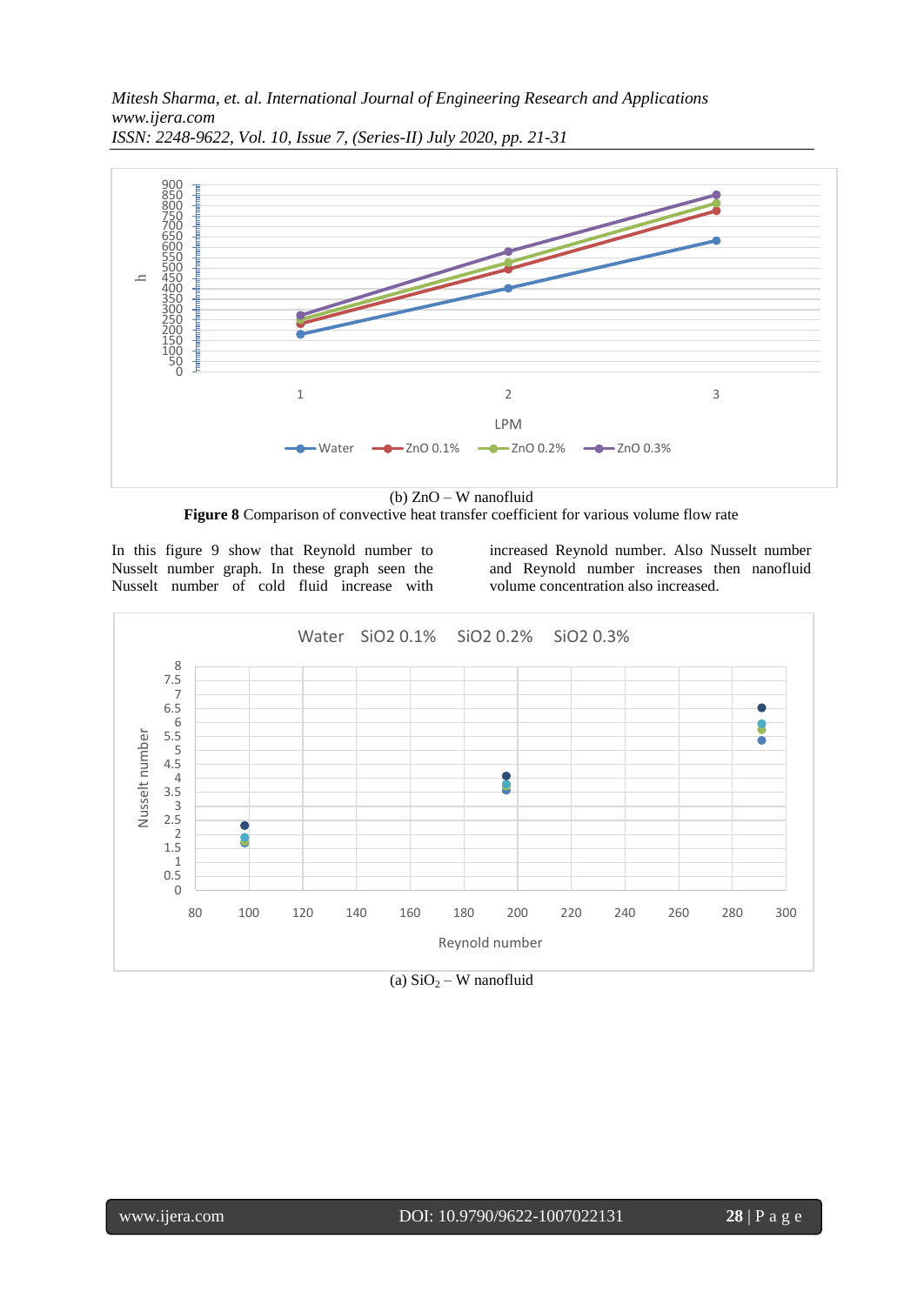

**Figure 9** Comparison of Nusselt number with Reynold number

In this figure 10 show that pressure drop ratio for working fluid (nanofluid) to base fluid against volume flow rate. These graph show that nanofluid pressure drop is high as compared to basefluid. It is also show that volume flow rate increase then pressure drop is increased.



(a)  $SiO<sub>2</sub> - W$  nanofluid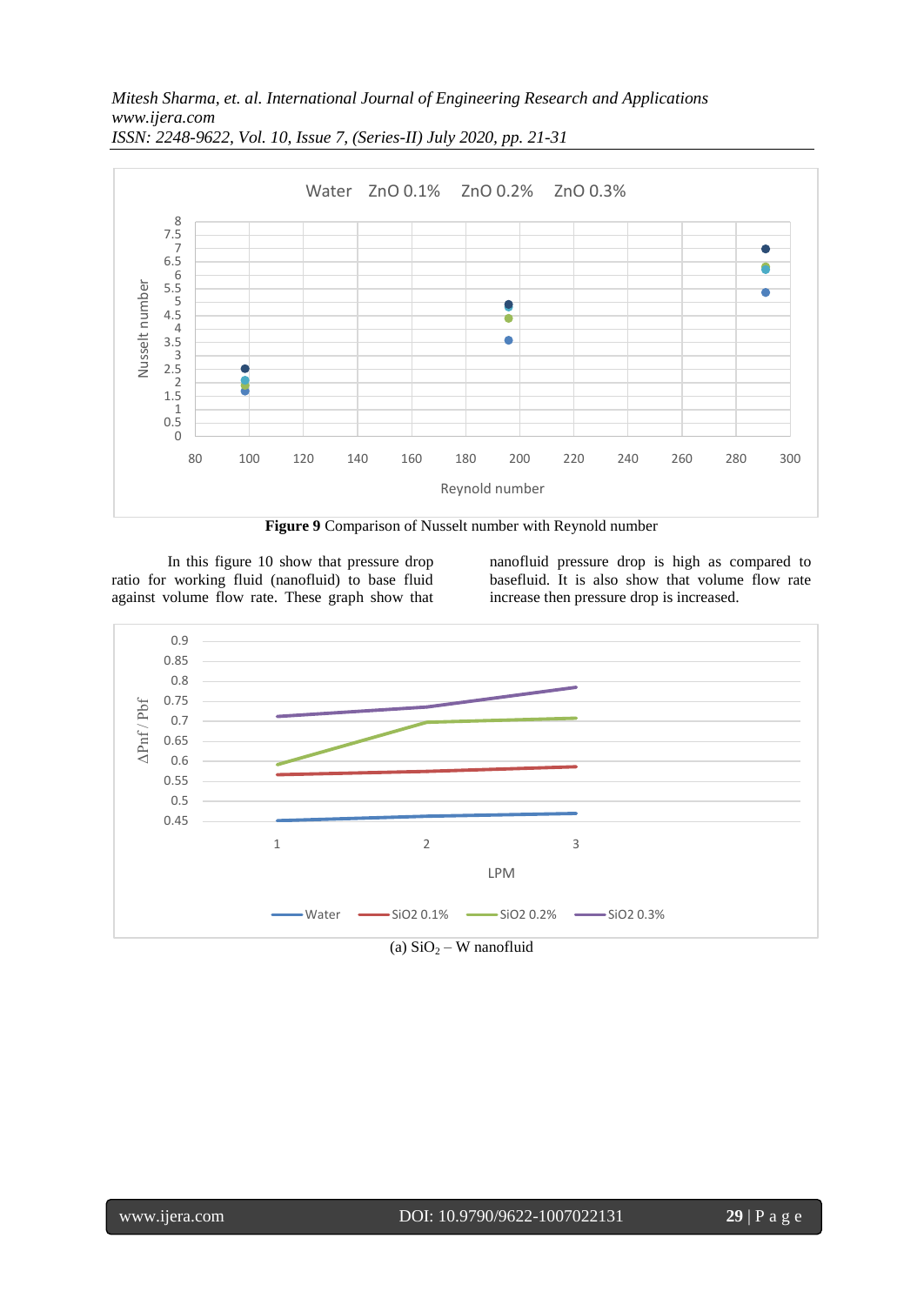*Mitesh Sharma, et. al. International Journal of Engineering Research and Applications www.ijera.com*



*ISSN: 2248-9622, Vol. 10, Issue 7, (Series-II) July 2020, pp. 21-31*

(b) ZnO – W nanofluid

**Figure 10** Comparison of ratio of pressure drop with various volume flow rate

# **V. CONCLUSION**

In this study work,Experiment of heat transfer enhancement in shell and tube heat exchanger using two different nanofluid are studied.  $SiO<sub>2</sub> - W$ and ZnO – W nanofluid at different mass flow rate and different volume concentrations 0.1%, 0.2% and 0.3%. So following conclusions were this experimental study:

- The heat transfer rate increase with volume flow rate also increased and heat transfer rate enhanced with increasing volume concentration of  $SiO_2 - W$  and  $ZnO - W$ nanofluid. Study show that the nanofluid heat transfer rate high as compared to basefluid. Heat transfer rate enhanced by 25.4% and 20.3% respectively with  $ZnO - W$  and  $SiO_2 -$ W nanofluid for volume concentration of 0.3% of nanofluid. ZnO – W nanofluid more suitable for heat transfer rate.
- In this study,  $SiO<sub>2</sub> W$  and  $ZnO W$ nanofluid thermal conductivity studied with various volume concentration. Volume concentration increase then increment in thermal conductivity because suspended nanoparticles increase turbulence then energy exchange increased.
- The experimental study shows that, Reynold number increase then parameter of heat transfers also increased. Nusselt number and overall heat transfer coefficient enhanced with the Reynold number.
- Experimental study shows that, pressure drop for nanofluid is more as compared to basefluid water. Turbulent flow pressure drop is higher than laminar flow as basefluid water. Around 10% and 6% more pressure drop respectively

with  $ZnO - W$  and  $SiO<sub>2</sub> - W$  nanofluid as working fluid as compared to water basefluid.

 The study shows that, heat transfer rate and pressure drop for nanofluid is more as compared to basefluid water.

#### **ACKNOWLEDGEMENT**

The authors are thanks to Dr. diptesh patel to guided me and we are thankful to reviewer for the comment provided to helped us to improve paper content and quality. We take for this opportunity to express our loving parents who are centre of our inspiration.

#### **REFERENCES**

- [1]. Gabriela huminic, Angel huminic, "A review on application of nano fluid in heat exchanger" Renewableand Sustainable Energy Reviews 16 (2012) 5625 – 5638.
- [2]. Muhammed Usman Sajid, Hafiz Muhammed Ali , "Recent advance in application of nanofluids in heat transfer devices: A Review" Renewable and Sustainable Energy Reviews 103 (2019) 556 – 592.
- [3]. M.M Elias, M. Miqdad, I.M Mahabubul, R. Saidur, M. Kamalisarvestani, M. R Sohel, Arif Hepbasli, N. A Rahim, M. A Amalina, "Effect of nano particle shape on the heat transfer and thermodynamic performance of a shell and tube heat exchanger " International Communications in Heat and Mass Transfer 44 (2013) 93 – 99.
- [4]. Sebastien Ferrouillat, Andre Bontemps, Olivier Poncelet, Olivier Soriano, Jean Antoine Gruss, "Influence of nanoparticle